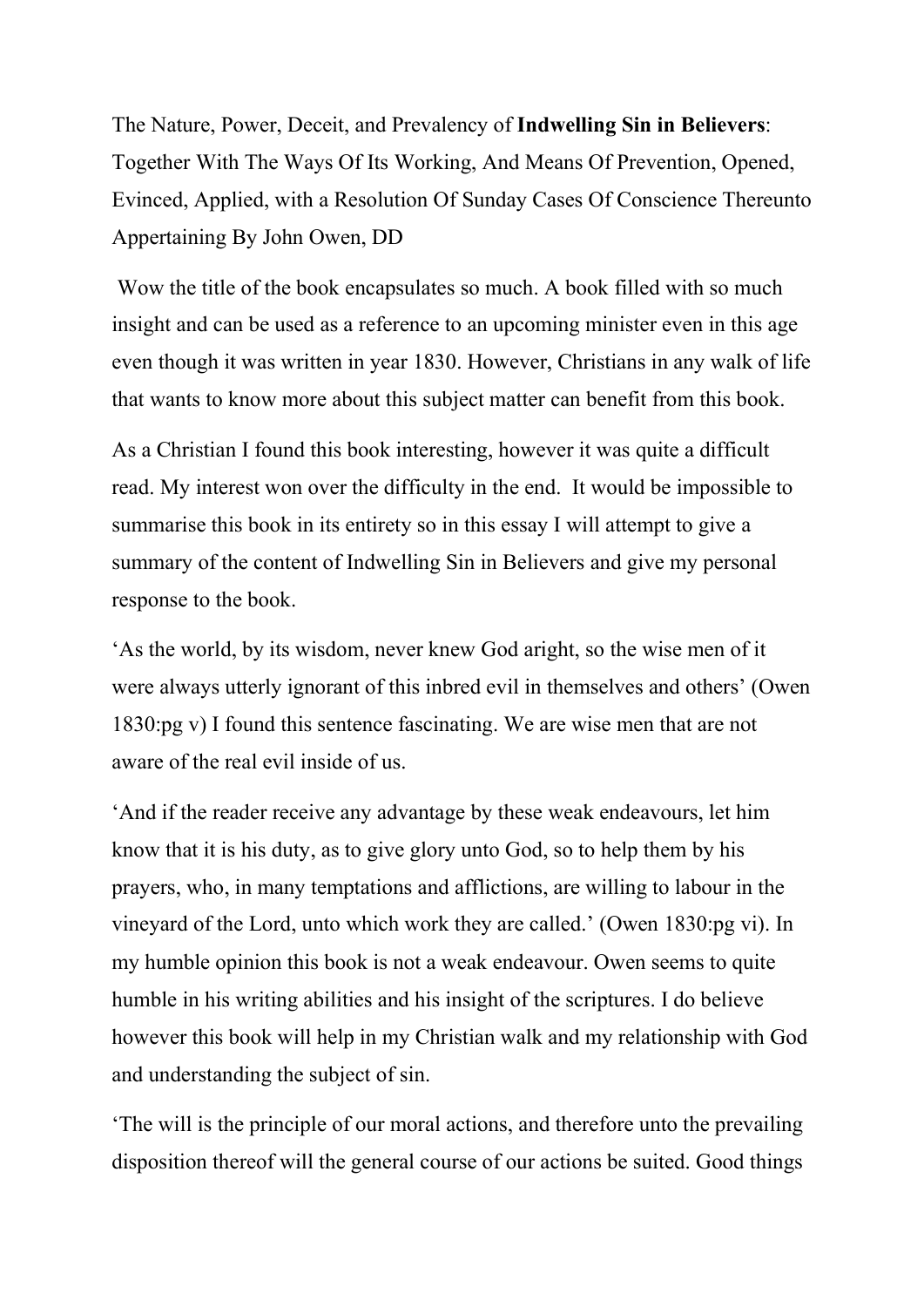will proceed from the good treasures of the heart. Nor can this disposition be evidenced to be in any by its fruits. A will of doing good, without doing good, is but pretended' (Owen 1830:pg 6). I agree with this sentiment, my will determines my moral actions but my moral actions and doing good doesn't mean anything if I have no fruit to show. My actions speak louder than the words I say. As a Christian my actions need to be aligned with what I believe.

'Your enemy is not only upon you, as on Samson of old, but is in you also' (Owen 1830:pg 6). Such an interesting concept. I am a sinner in need of a saviour, and I need forgiveness daily. 'The pleasures of sin are the rewards of sin; a reward that most men lose their souls to obtain' (Owen 1830:pg 11). Such an apt analysis both then and now. God help me not to lose my soul. Help me to pursue you and not the pleasures of sin.

'The frame of the heart is ready to contradict itself every moment. Now you would think you had it all for such a frame, such a way; anon it is quite otherwise; so that none know This is so interesting. My heart is filled with contradictions, and I can't live by my feelings. I am not aware of evil my heart is, I agree to a point, but I am aware that God needs to guide my heart.

'It is with indwelling sin, as with a river; while the springs and fountains of it are open, and waters are continually supplied unto its streams, set a dam before it, and it causeth it to rise and swell, until it bear down all, or overthrow the banks about it' (Owen 1830:pg 49). This imagery is so poignant. It makes sense. Sin is so beautiful in the beginning, but it overtakes your life and destroys it.

According to Owen our sin is laid bare when we walk humbly before God and others. We are aware of our evil ways when we look at the holiness of God and when we hold each accountable. (Owen 1830:pg 64).

According to Owen deceit plays an intricate role in our hearts and in the process of sin. He is not sure how much wisdom and how watchful we need to be to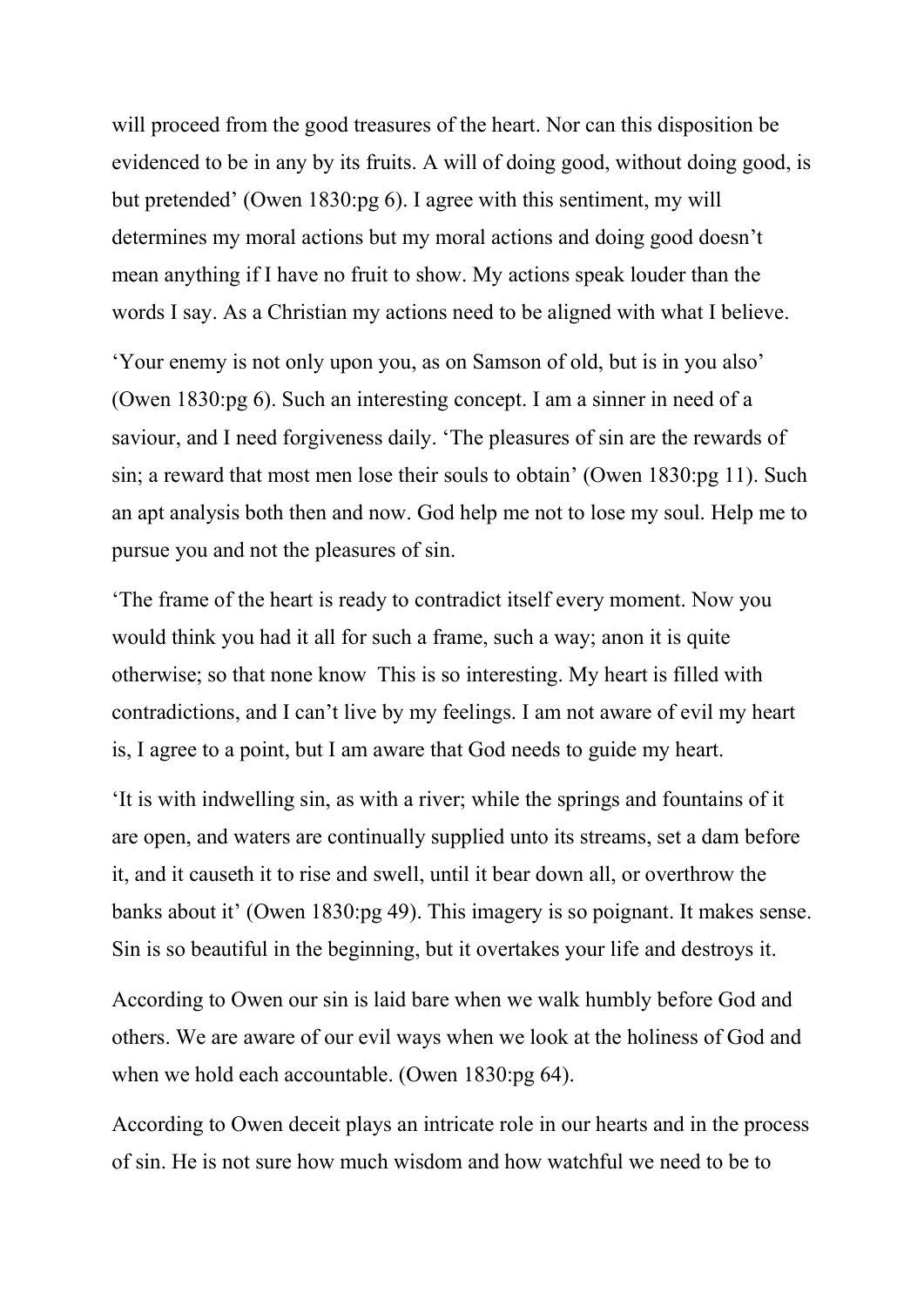keep deceit at bay. We need God to help us to keep our hearts pure. (Owen 1830:pg 77).

According to Owen, mediating on Gods word and praying helps me as a Christian know how sinful I am and what I need to do so I don't allow sin to lead me down the road away from God. Although I believe that God allows me to see my sin. I also believe that God forgives me and that there is no condemnation when my sins are forgiven. (Owen 1830:pg 96).

As I read on, Owen is very hard on himself for being a sinful man. He calls his mind careless and his mind deceived. I tend to agree with him, my mind is careless and filled with deceit. I am so grateful though that Jesus forgave me and that I can ask hi for forgiveness. (Owen 1830:pg 107).

Owen, as the chapter go on, places great emphasis on deceit and how this affects us as Christians. I agree with him to a point because Satan uses deceitfulness to its fullness in ours lives. However, my heart is filled with deceit and I have to daily ask God to look at me heart and I am mindful of my motives.

Owen believes that God sends afflictions to both believers and non-believers so that they can become of their sin and turn form their wicked ways. I agree to a point but here I think Owen is becoming judgemental and painting a picture of God that takes away His grace and mercy (Owen 1830:pg 174).

Owen's portrayal of men in the bible like David and Hezekiah seems to suggest that God uses punishment of sin to bring His children closer to Him and it allows His children to come back to Him when they strayed too far from Him. Although Owen mentions God's grace, his portrayal of God as a vengeful God does not sit well with me, maybe because His mercies are new every morning. The image of God using the consequence of sin as a weapon does not fit into the narrative of a loving and merciful God. I am aware of my sinful nature. This aspect of the book scared me maybe that was Owens intention.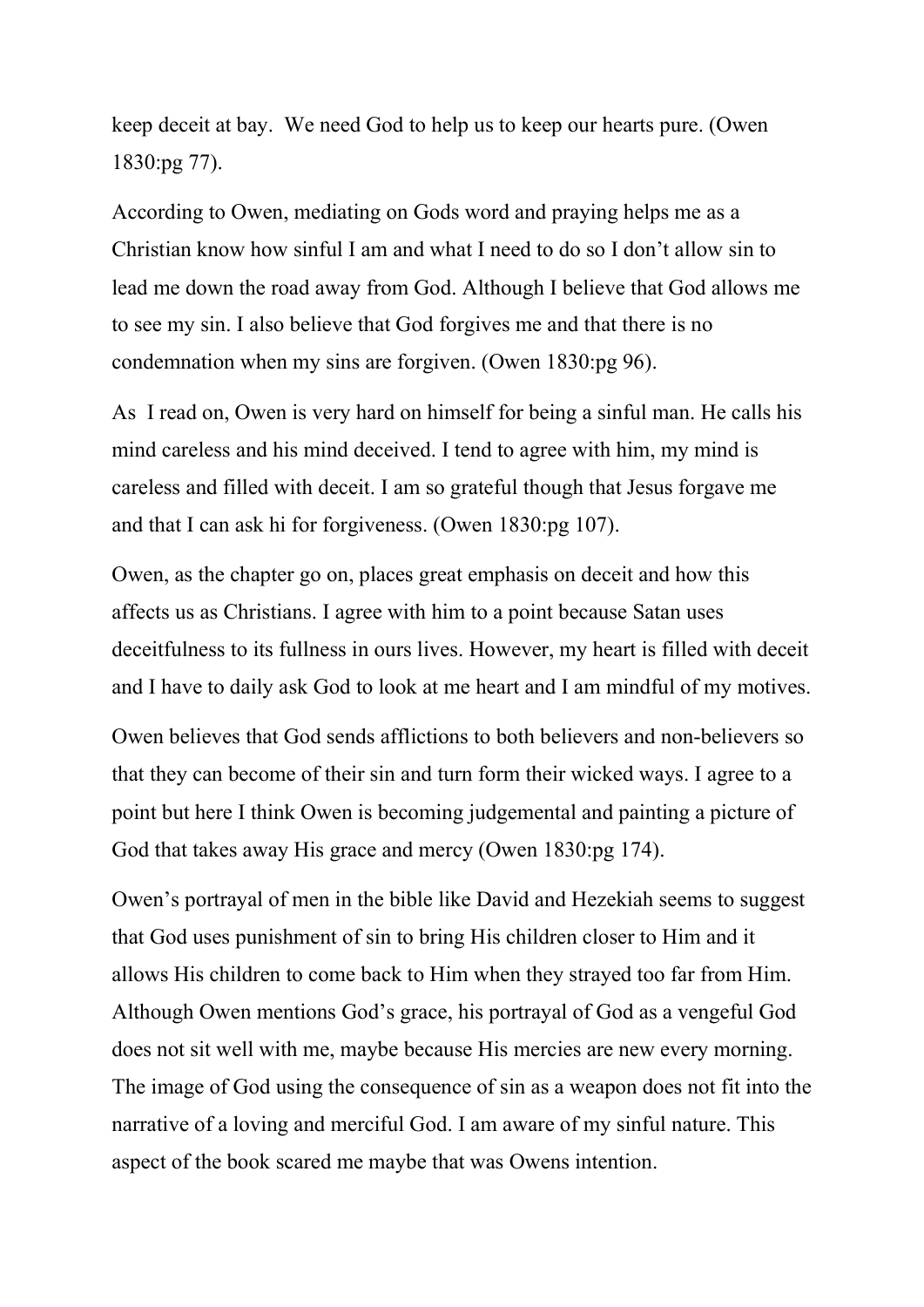I agree with Owen that if we don't give our sin to God, it manifests in our bodies and it makes one sick. Some sin, if not careful can make us sick and I seen how ingrained sin can make great men fall. Owen's portrayal of David is so relevant today as I know of many men of God that got sick because their sin was not confessed. (Owen 1830:pg 209). However there is hope.

'Sin in the soul is like a secret hectical distemper in the body, its being unknown and unperceived, is one great means of its prevalency'. (Owen 1830:pg 225). According to Owen sometimes we are not aware how sinful we really are and how the sin affects our lives.

According to Owen the law of man is not strong enough against sin. Laws are not a deterrent to sin. (Owen 1830:pg 229). I agree with him because when I look around the world today. Our society is riddled with crime and people kill each other over stuff that don't matter. The laws of our country do not prevent crime and does deter people from sinning. Clearly Owen had the same kind of issues in his day.

'Lastly, The strength, efficacy, power of this law of sin, may be farther evidenced from its life and inbeing in the soul, notwithstanding the wound that is given unto it in the first conversion of the soul to God: and the continual opposition that is made unto by grace' (Owen 1830:pg 237). I agree with Owen that sin can be dealt with when our soul is covered by God's grace. Sin when it's confronted with God's grace in, in any form, has no hold on a person. Only God can help us with our sin we can't help ourselves. Owen could have written more about this point of Grace and brought some balance to the book.

Many of the Christian books today concentrate on God's grace and mercy and not on sin. If Owens book can be edited and include God's grace and mercy as a chapter or two, then the book would have a more balanced feel.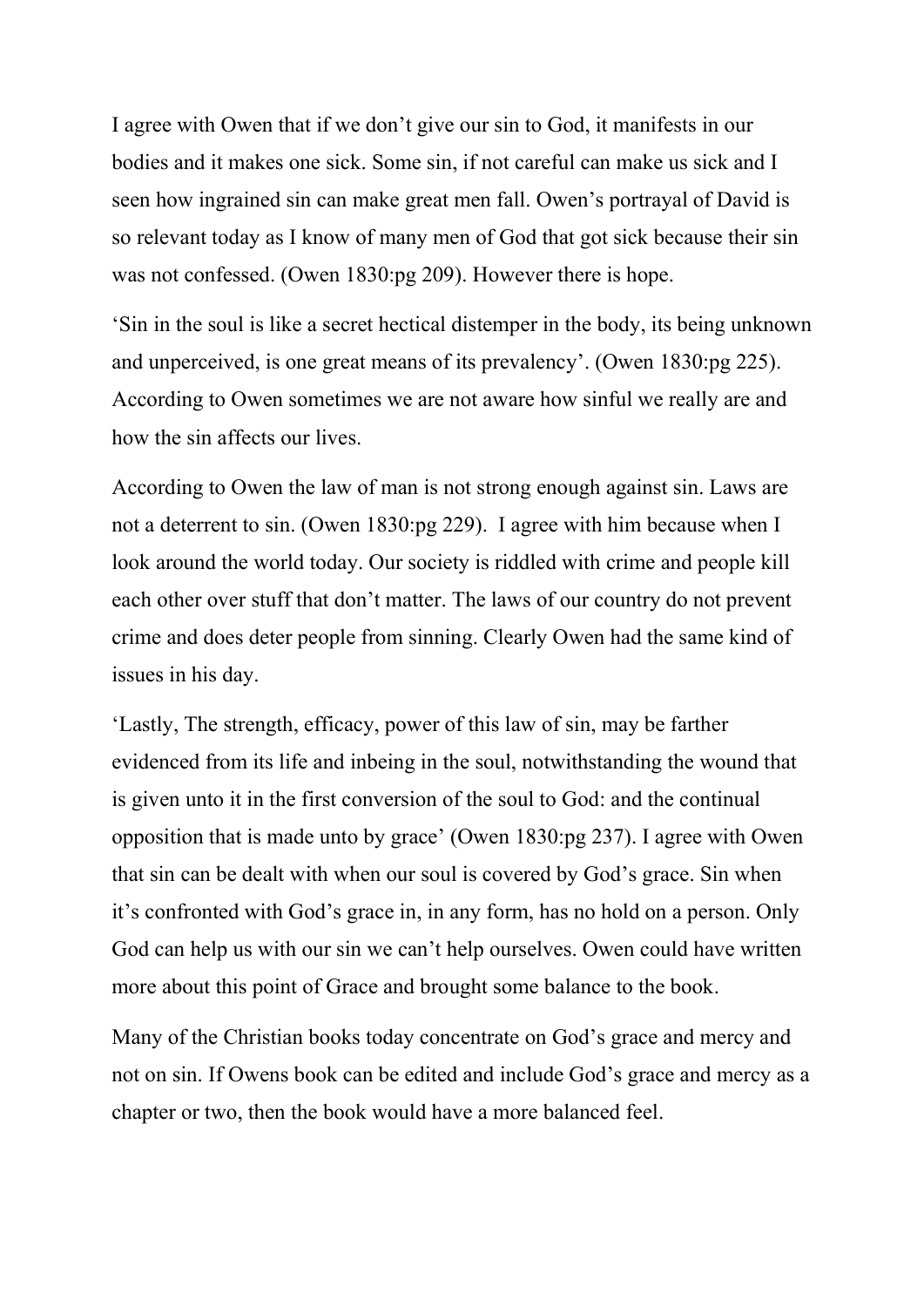When Jesus died on the cross, He gave me the right to come to God so that my sin can be forgiven. Sin is an important subject but the Cross needs to be discussed in a book like this so that the reader has hope that Jesus can deal with any kind of sin.

In this book Owen predominately paints God a s the judge and juror and punisher of sin. I agree with him to a point because God has the right to judge because He is God. However, I serve a God that is merciful, and He forgives me daily. I daily ask God to forgive me, and I believe He does forgive me.

 The book is very difficult to read but I read it because I found it interesting. Owen book is very well written and it's a good reference for both Christians and people who want to become ministers. The similarities between Owen time and the present day are quite striking. Sin has not changed but neither has Jesus.

I believe that we are born with a sinful nature and according to Owen sin has devasting consequences on a believer's heart, mind, and soul. Owens examples in his book are quite frightening and I truly believe that sin has consequences.

Owen ends his book with these words: 'To the only wise God or Saviour be glory and majesty, dominion, and power now and ever. Amen.' (Owen 1830:pg 238). I agree with his sentiments but throughout the book Owen talks about sin and how sin affects a believer's life, so this declaration does not fit into what he has written in his book.

I wholeheartedly believe that God is a wise God and is majestic and his dominion is not in question. However, Owen concentrates, in my opinion too much on what sin is and its implications and not sufficiently on how God can forgive us and Gods solution to sin. What is the solution to sin? In my humble opinion, giving our lives to Christ. He forgives us daily and then we live in his mercy and grace.